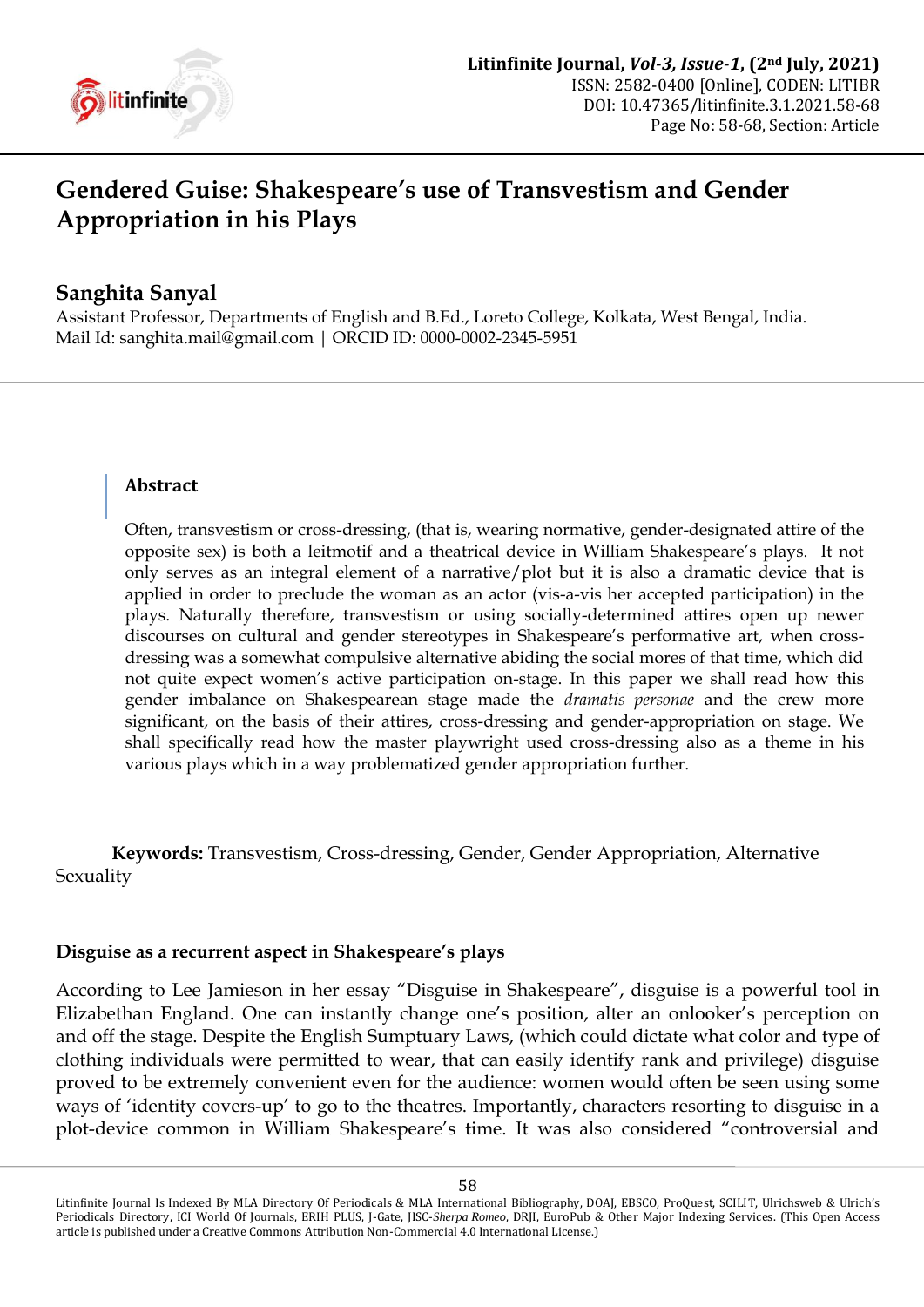

dangerous" ([Jamieson,](#page-9-0) 2019). Simply put, disguise as assuming a different persona for the sake of some ulterior interest or motif, on stage, goes back to the Classical dramatic conventions and would supply as dramatic irony, when the audience might be aware of the reality while the characters are not. In Shakespeare"s plays like *King Lear*, we find we find an excess of disguise, for that matter, to emphasize the theme of deception – Kent disguises as Caius, Edgar disguises as Poor Tom or even Goneril and Regan can also be said to hide their actual intentions, for which they do not have to assume any physical disguise but wins over Lear with their glib flattery. Jamieson even mentions masque balls also (as in *Romeo and Juliet*, *A Midsummer's Night's Dream* and *Henry VIII*) to substantiate this discourse as it would allow "people to behave differently to how they may do in everyday life. They could get away with more merriment and no one would be sure of their true identity" ([Jamieson,](#page-9-0) 2019). In a way 'disguise' is seen as a common dramatic leitmotif that can infuse humour or even act as a crucial reagent to the plot. However, at this point, we veer our attention to the most problematic kind of disguise that can be seen in Shakespeare"s plays – transvestism or cross-dressing.

Transvestism or Cross-dressing, (that is, wearing normative, gender-designated attire of the opposite sex) is both a leitmotif and a theatrical device in Shakespeare"s plays that create a recurrent discourse within Shakespeare scholarship. It not only serves as an integral element of a narrative/plot but it is also a dramatic device that is applied in order to include, exclude and negotiate with the woman as a character as well as an actor (vis-a-vis her accepted participation) in the plays. Naturally therefore, transvestism or using socially-determined attires open up newer discourses on cultural and gender stereotypes in Shakespeare's performative art, when we know that cross-dressing was a somewhat compulsive alternative or solution, abiding the social mores of that time, which did not quite expect women"s active participation on-stage. According to Lucas Garcia's article "Gender on Shakespeare's Stage: A Brief History", although there were evidences of women participating in plays as in street performances et al,

All commercial acting companies of the time were made up entirely of men and it was illegal for women to act on stage professionally until 1661. Despite the profession of acting having a less than virtuous reputation, as well as a growing orthodox Christian objection to the theatre, these all-male companies were deemed as socially legitimate because they did not threaten gender hierarchy. [\(Garcia,](#page-9-1) 2018)

#### **Cross-dressing in Elizabethan Society and Shakespeare's Plays**

This gender imbalance on Shakespearean stage obviously made the *dramatis personae* and the crew more problematic- their attires, dialogues all would emphasize the ploy of cross-dressing and gender-appropriation on stage, and not only supply as the dramatic irony but also make an important statement about gender dynamics of the time, how gender, sex and sexuality were understood and what was women's position. In fact, the master playwright's use of cross-dressing and gender appropriation opened up a very intricate discourse on Gender on Shakespeare's stage.

Litinfinite Journal Is Indexed By MLA Directory Of Periodicals & MLA International Bibliography, DOAJ, EBSCO, ProQuest, SCILIT, Ulrichsweb & Ulrich's Periodicals Directory, ICI World Of Journals, ERIH PLUS, J-Gate, JISC-*Sherpa Romeo*, DRJI, EuroPub & Other Major Indexing Services. (This Open Access article is published under a Creative Commons Attribution Non-Commercial 4.0 International License.)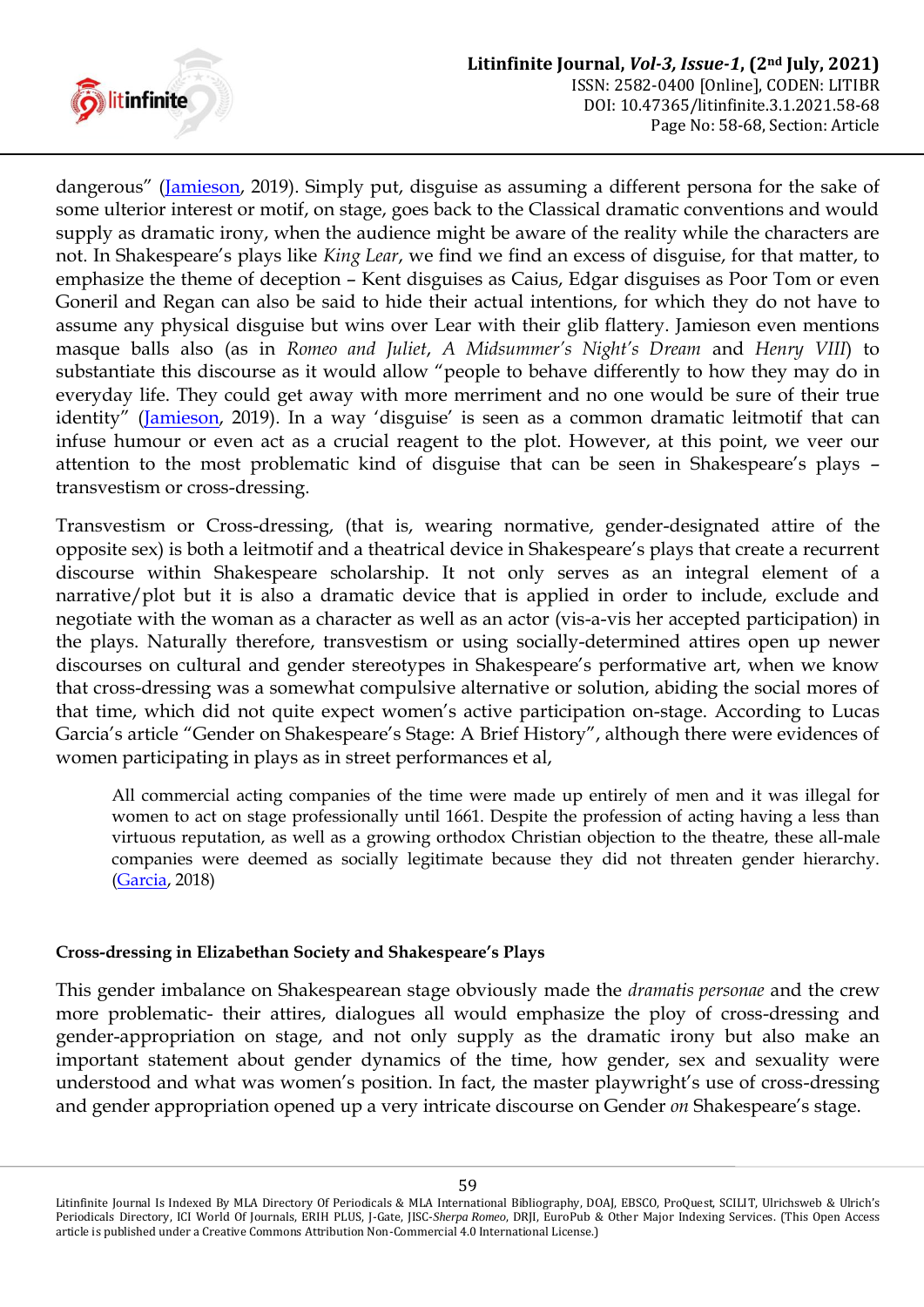

We see transvestism in Shakespeare's plays in two ways:

- 1. As a part of the narrative, as characters, women dressing up as men or men dressing up as women and fuelling and driving the rising action and complications forward, in the plot.
- 2. As a part of the theatrical (social) convention, men dressing up as women on stage, since women performing in public theatres was not an accepted and approved practice in the cultural matrix.

Before going into a detailed discussion on these two aspects of transvestism, let me first give you a concrete set of information to grapple with. Michael Shapiro in the appendix of his book *Gender in Play on the Shakespearean Stage: Boy Heroines and Female Pages* counts 80 cross-dressed characters on the early-modern English professional stage, but it is impossible to determine the exact number. Of the 38 surviving plays attributed to Shakespeare, quite a few involves cross-dressed characters; however, just three of them are always talked about. They are, Portia in *The Merchant of Venice*  (composed between 1596 and 1598), Rosalind in *As You Like It* composed in 1599 and Viola in *Twelfth Night* composed around 1601-1602.

Earlier than these, we find the heroines in *The Two Gentlemen of Verona* (composed between 1589 and 1593) disguising themselves as men, and also in Cymbeline (produced around 1611). Interestingly, in *The Taming of the Shrew* (written between 1590 and 1592) and in *The Merry Wives of Windsor* (written around 1597) male characters are disguised as women. We see Falstaff turning himself into The Fat Woman of Brentford and in *The Taming of the Shrew* we find Bartholomeo appearing as Madam. Additionally, as Phyllis Rackin points out, "three of Shakespeare's earliest history plays feature female characters who probably appeared in masculine battle-dress (Joan in Part I of Henry VI, Margaret in Part III, and Eleanor in King John)" ([Rackin,](#page-9-2) 2019).

As literary historians, Renaissance and early modern scholars reflect and confirm, Shakespeare"s time witnessed a very expectedly straightjacketed treatment of women, wrapped in androcentric values and conventions, following the Christian biblical values, although England had split from the English Church more than a century ago. The cultural practice was obviously misogynist and we find its direct repercussion on stage. Women could still be spectatorsin the audience, but certainly could not participate as actors on stage. Young boys and who would be regular actors on the professional stage would play all women's roles.

That justifies the dramaturgical need for cross-dressing. Young boys would dress up as females and perform the roles of women as a part of the narrative. Garcia records,

When a woman of this period transgressed gender boundaries and dressed in men's clothing in public, it associated her with the same social stigma that faced female actors, except that she was subject to arrest and imprisonment. One such woman was named Mary Frith, who was nicknamed Moll Cutpurse. Mary regularly went out in public dressed in men"s clothing and was associated with London"s criminal underground. She was also the subject of the 17th century play The Roaring Girl. Such behavior was understood as a threat to gender hierarchies of the time, and any woman apprehended "cross-dressing" was understood to be in rebellion against her betters, i.e. men. Any

Litinfinite Journal Is Indexed By MLA Directory Of Periodicals & MLA International Bibliography, DOAJ, EBSCO, ProQuest, SCILIT, Ulrichsweb & Ulrich's Periodicals Directory, ICI World Of Journals, ERIH PLUS, J-Gate, JISC-*Sherpa Romeo*, DRJI, EuroPub & Other Major Indexing Services. (This Open Access article is published under a Creative Commons Attribution Non-Commercial 4.0 International License.)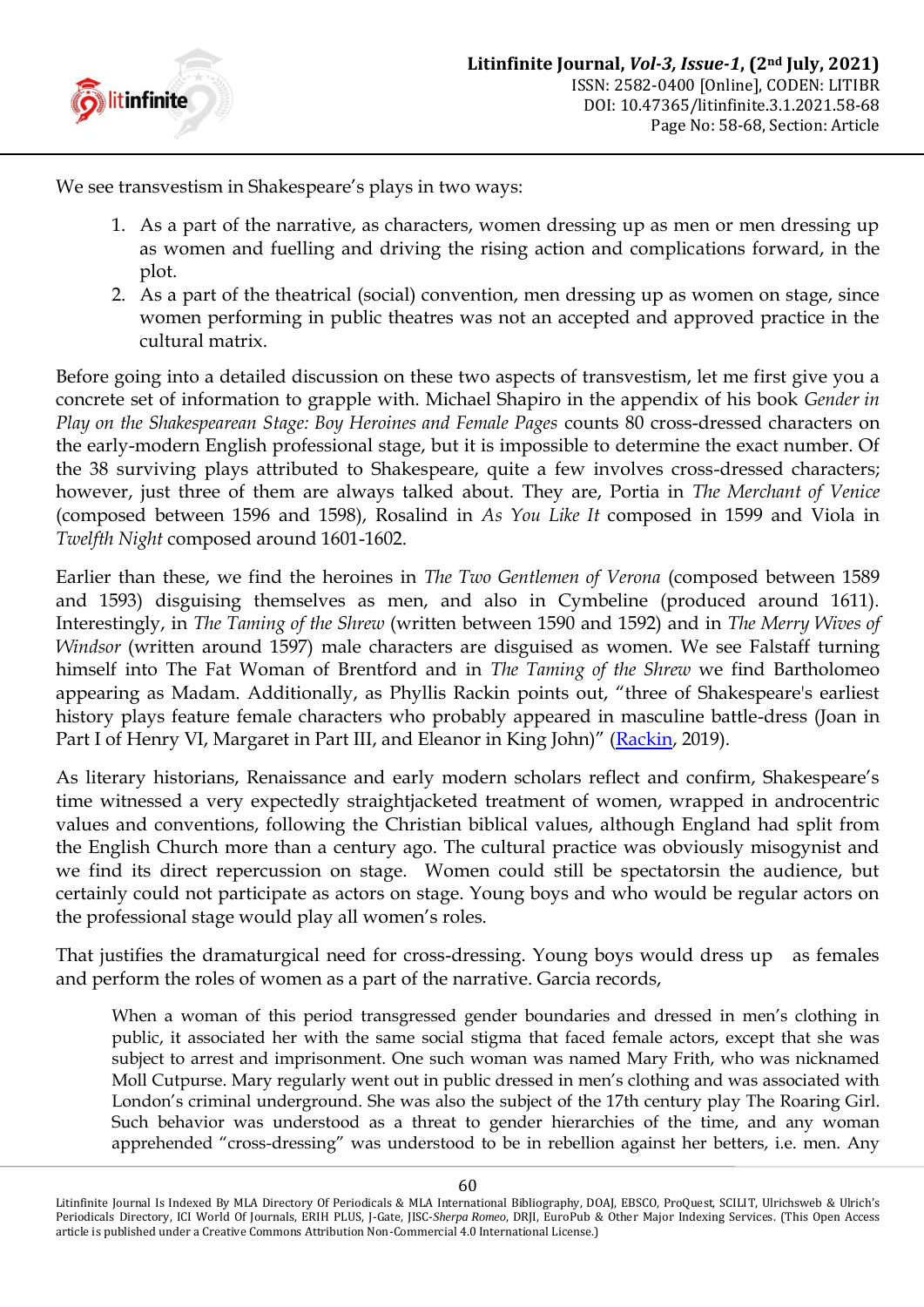

man caught in similar circumstances was also punished, as dressing in women"s clothing was understood as a perversion of masculinity and a sign of moral and sexual degeneration. [\(Garcia,](#page-9-1) 2018)

Elizabethan diffidence towards transsexuality cannot be missed in this observation. Another Shakespearean critic, Farah Karim records in her article "Cross-dressing in *Twelfth Night*",

…in the early seventeenth century two pamphlets were published which spoke out furiously and anxiously against male and female cross-dressing: *Haec-Vir* and *Hic Mulier*, both published anonymously in 1615. The writers of these pamphlets argued that cross-dressing was 'monstrous', unnatural and made one look like they didn't belong to any one gender. [\(Karim,](#page-9-3) 2016)

However, although cross-dressing in public, was considered punishable at that time in England, theatre, however was an area where, manipulating gender-appropriation was in vogue, although by men, only.

This kind of Transvestism for the sake of dramaturgy could also lead to amusing complication as an obvious upshot, because a boy actor cross-dressed as female would play the role of a woman throughout the play and then if the woman character in the plot is further cross-dressing up as a man, then the boy is metaphorically playing the character, but literally dressing up as a man. That would catapult the boy actor to a very complicated position. As a male in reality, he is playing the role of a woman throughout and when the woman (within the play"s plot) is disguising as a man, the boy is no more dressing up as a woman, but his dialogues would testify that he is a woman in masculine disguise. In*As You Like It*, for instance, a boy actor pretends to be Rosalind throughout, and when Rosalind decides to disguise then this boy actor, despite his male reality, is still pretending to be a cross-dressed woman, that is Ganymede. This can also be for Portia, or Viola as well, when they are cross-dressing within the plot of the play.

Beyond the confusion, it brings us into the theme of transvestism within the plot. The women are mostly seen to be crossdressing as men and doing things which are otherwise forbidden or unapproved for the *Deuxième Sexe* or "the second sex", as Simone de Beauvoir had put it in the title of her book *The Second Sex* where she ironically observed that women, from their position of inferiority, could only strive for the four virtues, obedience, chastity, silence and piety. It is to be noted, that every female character in Shakespeare's plays who cross-dresses at some point, is doing it for the same reason, as women in real life throughout history, would often do. They dressed as men to be more secured on the streets, to be able to travel alone, to get work and better wages, to speak freely, write and publish, even to fight wars. Restrictions put on women have mostly been on the basis of the social insecurities that women would be exposed to, in a male-dominated, patriarchal world. Perhaps, patriarchy was distrustful of its own men, which is why they thought perhaps restrictions could save women. As a result, women had to cross-dress primarily to safeguard themselves as well as to break free from restrictive ambits of life. For instance, Viola in *Twelfth Night*, as she is shipwrecked, and estranged from her brother Sebastian, has to take recourse to cross-dressing in order to save herself in an unknown land. She says, "Conceal me what I am…"

Litinfinite Journal Is Indexed By MLA Directory Of Periodicals & MLA International Bibliography, DOAJ, EBSCO, ProQuest, SCILIT, Ulrichsweb & Ulrich's Periodicals Directory, ICI World Of Journals, ERIH PLUS, J-Gate, JISC-*Sherpa Romeo*, DRJI, EuroPub & Other Major Indexing Services. (This Open Access article is published under a Creative Commons Attribution Non-Commercial 4.0 International License.)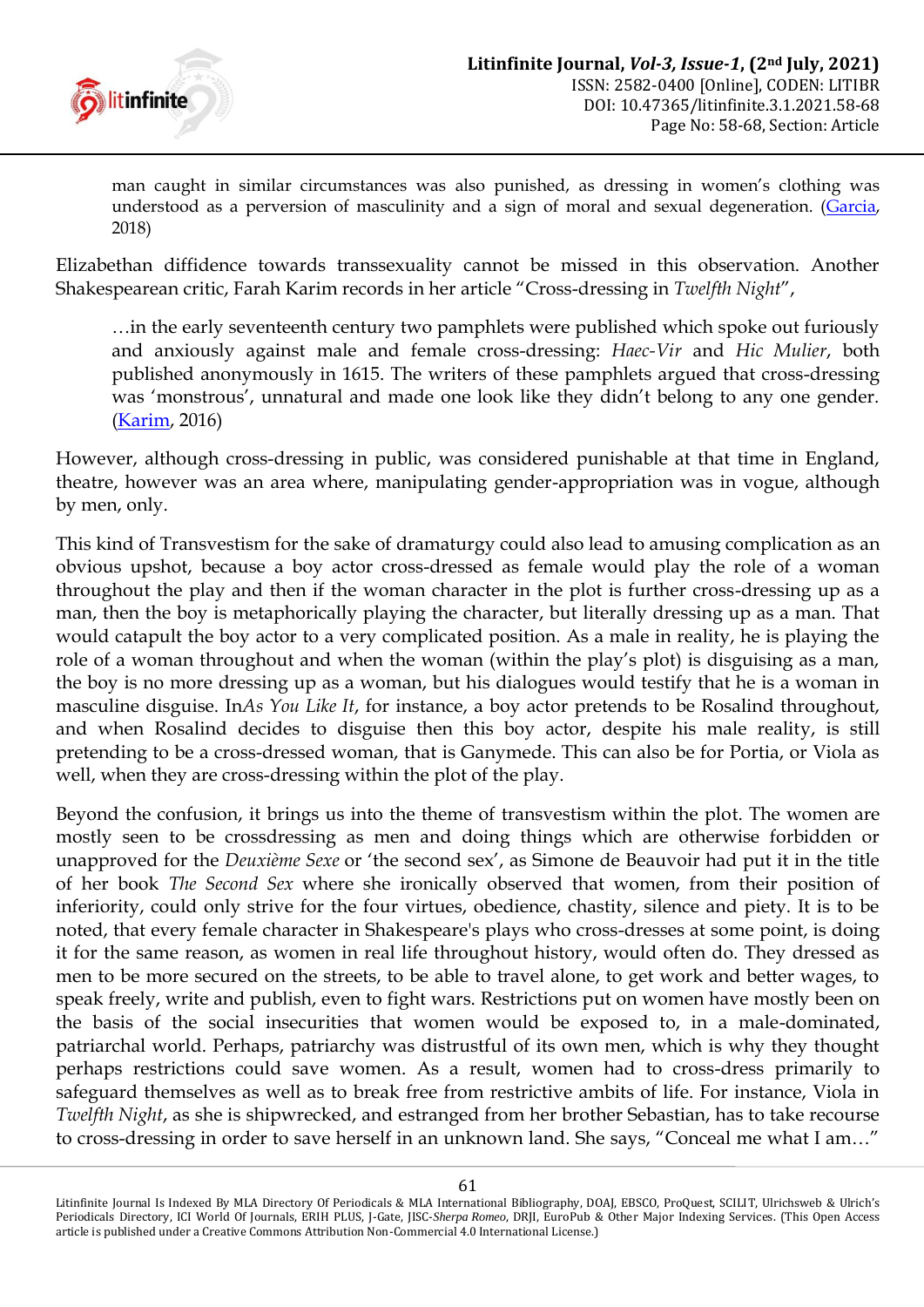

[\(Shakespeare,](#page-9-4) 1980) and further, sustains herself as a page to Duke Orsino. Similarly, Portia in *The Merchant of Venice* disguises herself as Lawyer Balthazar to be able to save Antonio at the court. She has to cross-dress because women were restricted from a lawyer's profession in Elizabethan times. Even in *As You Like It,* we find Rosalind to dress up as a man in order to stay safe in the forest of Arden and she can speak more comfortably and casually with Orlando, which otherwise would have been difficult as a woman.

Therefore, as a corollary, it was presumed that women who are apparently bold and having a 'loose' life can dare to step into the male-domain of having a taste of outdoor life in a man's disguise. This was considered to be a transgressive idea by the conservatives of the time and heavily criticized. On a side line, let us also remember,

Between 1610 and 1620 there was a controversy over gender roles in England, leading to a pamphlet entitled *Hic Mulier* (This manlike woman). *Hic Mulier* was published in 1620 in an England that condemned transvestism. Women wearing men"s clothes were becoming increasingly common, causing concern to social conservatives. The pamphlet argued that transvestitism was an affront to nature, The Bible, and society. As with the London aldermen and magistrates, the author of *Hic Mulier* associates female cross-dressing with sexual wantonness. [\(Karim,](#page-9-3) 2016)

### **Reading the aftermath of Cross-dressing on stage**

Boy actors playing the role of women in the comedies was a part of practical feasibility, but beyond that, it cannot be overlooked that the playwright is exploring a problematic and disturbing space when he allows the public to imagine that women characters in his plays (and in society) are doing things which they are not supposed to. In Renaissance England, dress was the code of one"s identity, symbolizing one's gender and social class. The stability of the social order depended much on maintaining absolute distinctions between male and female. If a woman put on men"s clothes, she transgressed the gender boundary, and encroached on the privileges of the advanced sex. Renaissance gender stereotypes required women to wear women"s clothes, to be submissive, passive, silent, closed off, and immured within home. However, in his plays, Shakespeare dresses his heroines in men's clothes, directly impinging upon the privileges of men, and rattles the gender stereotypes, being well grounded in conformation to the conventions. Perhaps Shakespeare treatment of transvestism within the plot is trying to create a fine balance with the changing views of women"s position, following humanist ideology of freedom and the Elizabethan resolutions of patriarchy. This makes us raise a whole lot of questions:

What is Shakespeare's plausible agenda behind this endorsement? Although we find Shakespeare's treatment of the transsexual or transgender to be quite contentious, and gendered, the crossdressing women were rather common and perhaps a fuel to the burning glory of masculinity! Or was it an obverse? Was Shakespeare covertly trying to push up women"s potential and participation in Elizabethan theatrical milieu of performative art and social life? Or was he using the "female impersonator' as a ploy to bring back women each time back to their square one, to the ideological

Litinfinite Journal Is Indexed By MLA Directory Of Periodicals & MLA International Bibliography, DOAJ, EBSCO, ProQuest, SCILIT, Ulrichsweb & Ulrich's Periodicals Directory, ICI World Of Journals, ERIH PLUS, J-Gate, JISC-*Sherpa Romeo*, DRJI, EuroPub & Other Major Indexing Services. (This Open Access article is published under a Creative Commons Attribution Non-Commercial 4.0 International License.)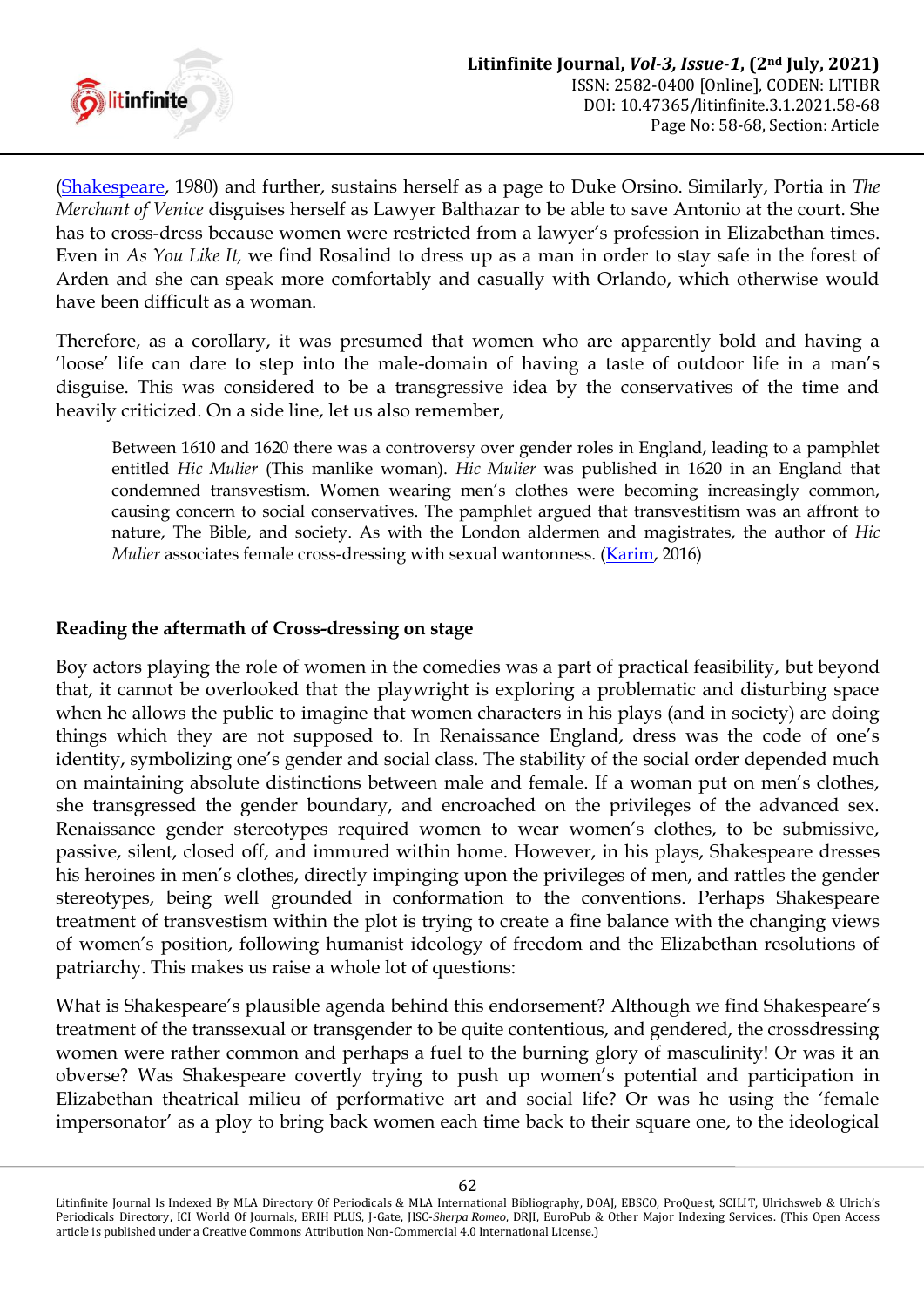

conditioning of inferiority where they supposed to belong to? Or, to push our surmises further, was Shakespeare trying to make cryptic attempt at signalling at the validity of the transsexual and the transgender in everyday life or go by the Christian biblical diktats? As Vita Fortunati observed in her essay "The 'Female Page': Transvestism and 'Ambiguity' in Elizabethan Theatre Roles" that, "the historical exclusion of women from the stage" can be attributed to two primary reasons: one, the theatre is conventionally considered a public arena and two, women were not considered "socio-historical subjects in their own right". Yet, when the theatre is also a space "in which the return of the repressed was brought to light and elaborated, it could not entirely refuse to talk about women." Now, could we draw this observation of Fortunati further and include the third gender question in it? Drawing from her, could we say that Shakespeare's cross-dressing theme was attempting to resolve a contradiction? – on one hand it denied women (and the third gender, obviously) a status to participate on stage, and on the other hand, was "unable to suppress the denial, indeed, it was obliged to represent it", ([Fortunati,](#page-9-5) 1992) in a roundabout way, by validating it through the garb of the plot's requirement. As if, Shakespeare tries to dispel a normative heterosexual certitude with such deliberate incorporations.

We find in *The Merchant of Venice* Portia dresses herself as the young lawyer Balthazar and her maid as the clerk, and she conducts the court scene to save Antonio from Shylock. So, in order to travel to Venice unattended by a male companion and to enter the courtroom, Portia needs a man"s disguised identity.

Next, Rosalind and Celia in *As You Like It* cross-dress themselves not just to pursue and test Orlando"s love for Rosalind but also as a safety-measure when they are entering the forest of Arden. So does Viola in *Twelfth Night.* After the shipwreck when she arrives at Illyria without her brother Sebastian, she disguises herself as a young boy Cesario in order to survive alone and finds shelter as a page boy for the duke. In *Two Gentlemen of Verona,* Julia disguises herself in order to pursue her lover, outside the confinement of the home. So does Imogen in *Cymbeline,* when she visits her lover Leonatus.

There are two things running as a common strain: first, safety and free access to outdoor life, and second, pursuing love. If the first one puts a bit of pushback at women's vulnerable and precarious position in a patriarchal web outside home, the second one can be problematized even further. The women are adopting masculine alteration of social appearance (which is otherwise much censured) in order to secure and achieve something that is heteronormative and therefore, automatically accepted socially. Can we say, the female body is getting rejected by the real females and this is a strategy in order to underpin their hetero-normative femininity (that is supporting, saving and strengthening their love for the man). Is this not a kind of endorsing hyper-masculinity, in keeping with the times?

This sexual ambiguity can also be seen as moments when the playwright is conforming to stereotypes and affirms a social convention by negating it on stage. Here, we see, through crossdressing, Shakespeare is making women"s frailty and stark womanly characteristics speak for their typecast weaknesses.

Litinfinite Journal Is Indexed By MLA Directory Of Periodicals & MLA International Bibliography, DOAJ, EBSCO, ProQuest, SCILIT, Ulrichsweb & Ulrich's Periodicals Directory, ICI World Of Journals, ERIH PLUS, J-Gate, JISC-*Sherpa Romeo*, DRJI, EuroPub & Other Major Indexing Services. (This Open Access article is published under a Creative Commons Attribution Non-Commercial 4.0 International License.)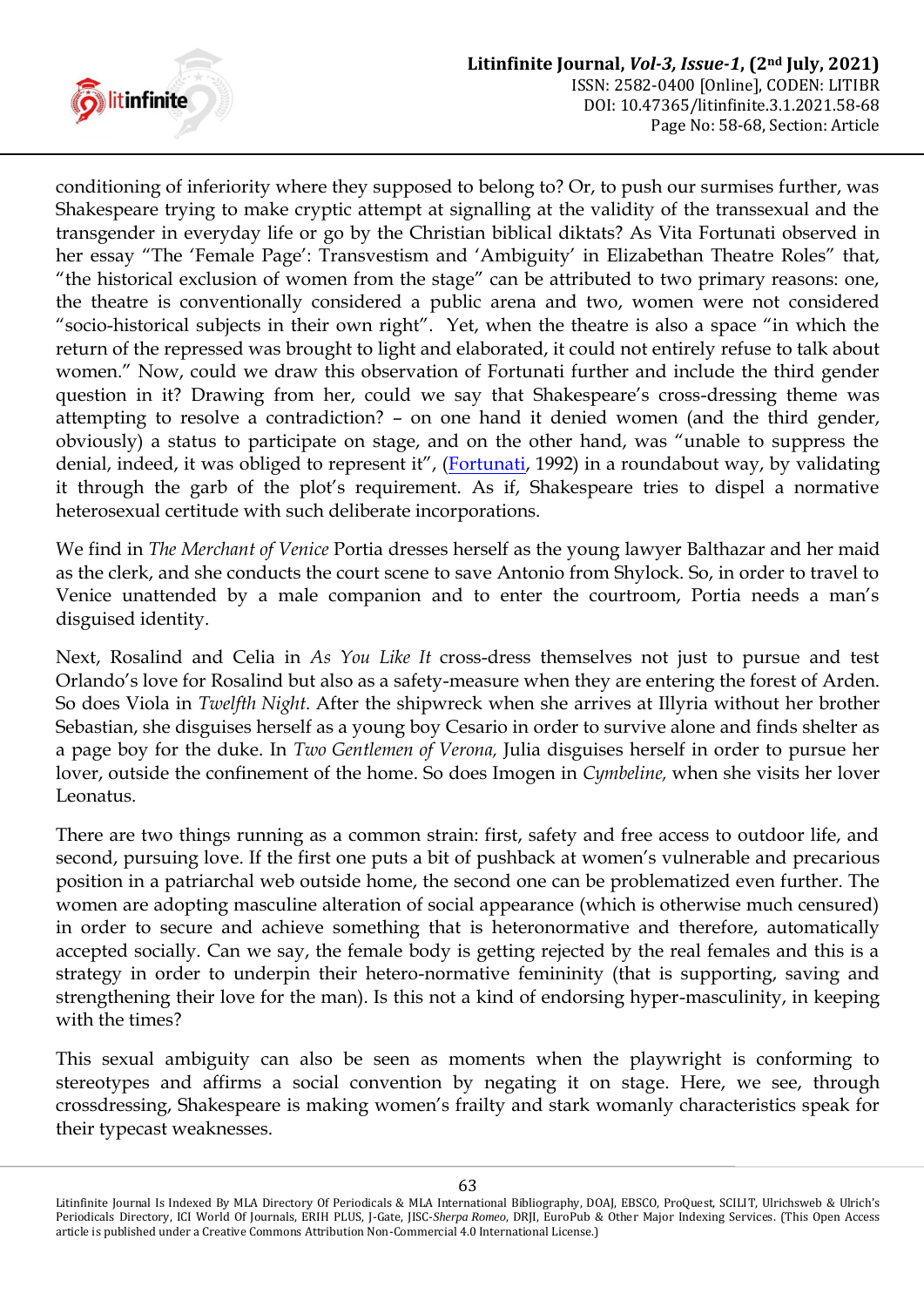

For example, in Act 4 Scene 3 of *As You Like it,* when Oliver, Orlando"s brother, shows her the napkin "dy"d" in Orlando"s blood and says: "Be of good cheer, youth. You a man? You lack a man"s heart' (4.3.162), Rosalind as Ganymede answers 'I should have been a woman by right' [\(Shakespeare](#page-9-4)*,* 1980) which serves as a sharp dramatic irony.

Another instance, in *Twelfth Night* Act 3 Scene 4, Viola is mortally scared when she is challenged to a duel with Sir Andrew Aguecheek, as she gasps: "Pray God defend me! A little thing would make me tell them how much I lack of a man' (3.4.287, 368).

On the other hand, Portia, tells Nerissa as she turns herself into Balthazar,

"When we are both accoutred like young men, I"ll prove the prettier fellow of the two, and wear my dagger with the braver grace, And speak between the change of man and boy, With a reed voice, and turn two mincing steps Into a manly stride; and speak of frays Like a fine bragging youth, and tell quaint lies…" (*[The Merchant of Venice,](#page-9-4)* 3.5.63-69, 242)



Image 1: The Merchant of Venice, Trial Scene**<sup>1</sup>**

This obviously stereotypes men"s characteristics too, as does Rosalind"s comment when she says,

"Were it not better, Because that I am more than common tall, That I did suit me all points like a man? A gallant curtle-axe upon my thigh, A boar-spear in my hand; and, ---- in my heart Lie there what hidden woman"s fear there will, ---We"ll have a swashing and a martial outside…" (*[As You](#page-9-4)  [Like It](#page-9-4)* 1.2.110-116, 260)

-

<sup>&</sup>lt;sup>1</sup> Image 1: *The Merchant of Venice, Act* 4 Scene 1, Trial Scene <alamy.com> Web. April 20 2019

Litinfinite Journal Is Indexed By MLA Directory Of Periodicals & MLA International Bibliography, DOAJ, EBSCO, ProQuest, SCILIT, Ulrichsweb & Ulrich's Periodicals Directory, ICI World Of Journals, ERIH PLUS, J-Gate, JISC-*Sherpa Romeo*, DRJI, EuroPub & Other Major Indexing Services. (This Open Access article is published under a Creative Commons Attribution Non-Commercial 4.0 International License.)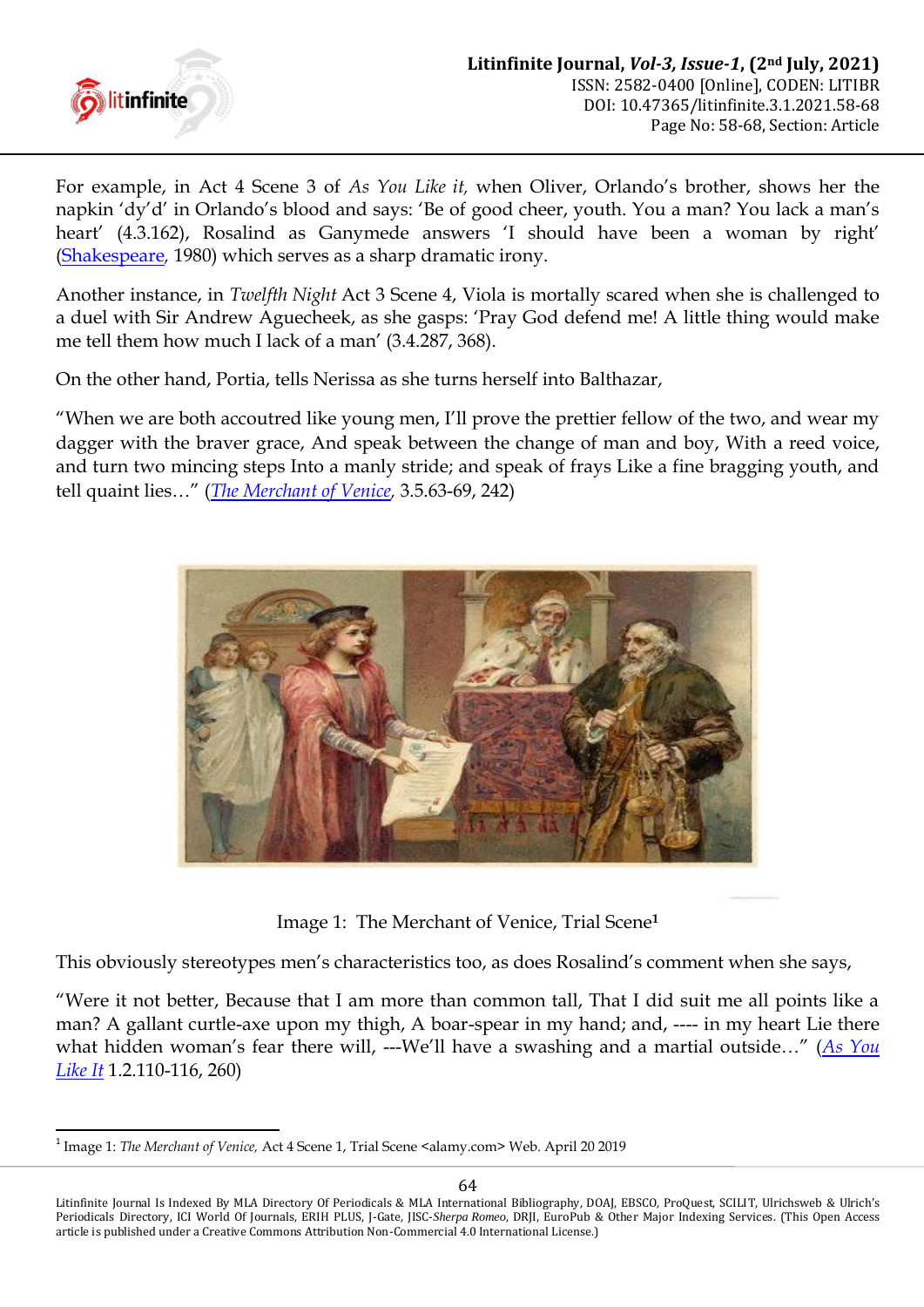

<u>.</u>

Shakespeare also shakes our complacence further when we find Rosalind (as Ganymede) has a female admirer in Phoebe and Viola (as Cesario) sees Olivia feeling attracted more towards the page boy than the doting Duke Orsino.



Image 2: Viola and the Countess**<sup>2</sup>**

In fact, as Lucie Johnová observes in her essay "Patterns of Crossdressing in Shakespeare"s Comedies":

Viola seems to be the most feminine of the three. She crossdresses purely for safety and does not enjoy the part at all, she sees herself as a deformity. In her scruples and her femininity apparent even in the male disguise she is different from Portia and Rosalind. She needs a male authority of the seacaptain to be able to start her role. Moreover, her first plan is not to pretend to be a man but a eunuch, someone less masculine than a man. She obediently woos another woman for her beloved. She is alone with her secret, there is no female character with whom she could be Viola and not Cesario. Unlike Rosalind, she does not find amusing the fact that Olivia has fallen in love with her; she is troubled, because it further complicates her already difficult relationship with Orsino. Moreover, she genuinely pities Olivia, because she knows too well what an unrequited love feels like, she has the feminine quality of empathy… ([Johnová\)](#page-9-6)

With such details to read more into the texts, we do see where Shakespeare is moving: perhaps towards a fine balance where women with all the virtues and gracefulness expected of them, are also displaying (in disguise) nonpareil strength to operate in a man's domain with visibly equal

<sup>2</sup> Image 2: *Viola and the Countess,* 1859. Painting by Frederick R. Pickersgill <English.emory.edu/classes> Web. April 20 2019.

Litinfinite Journal Is Indexed By MLA Directory Of Periodicals & MLA International Bibliography, DOAJ, EBSCO, ProQuest, SCILIT, Ulrichsweb & Ulrich's Periodicals Directory, ICI World Of Journals, ERIH PLUS, J-Gate, JISC-*Sherpa Romeo*, DRJI, EuroPub & Other Major Indexing Services. (This Open Access article is published under a Creative Commons Attribution Non-Commercial 4.0 International License.)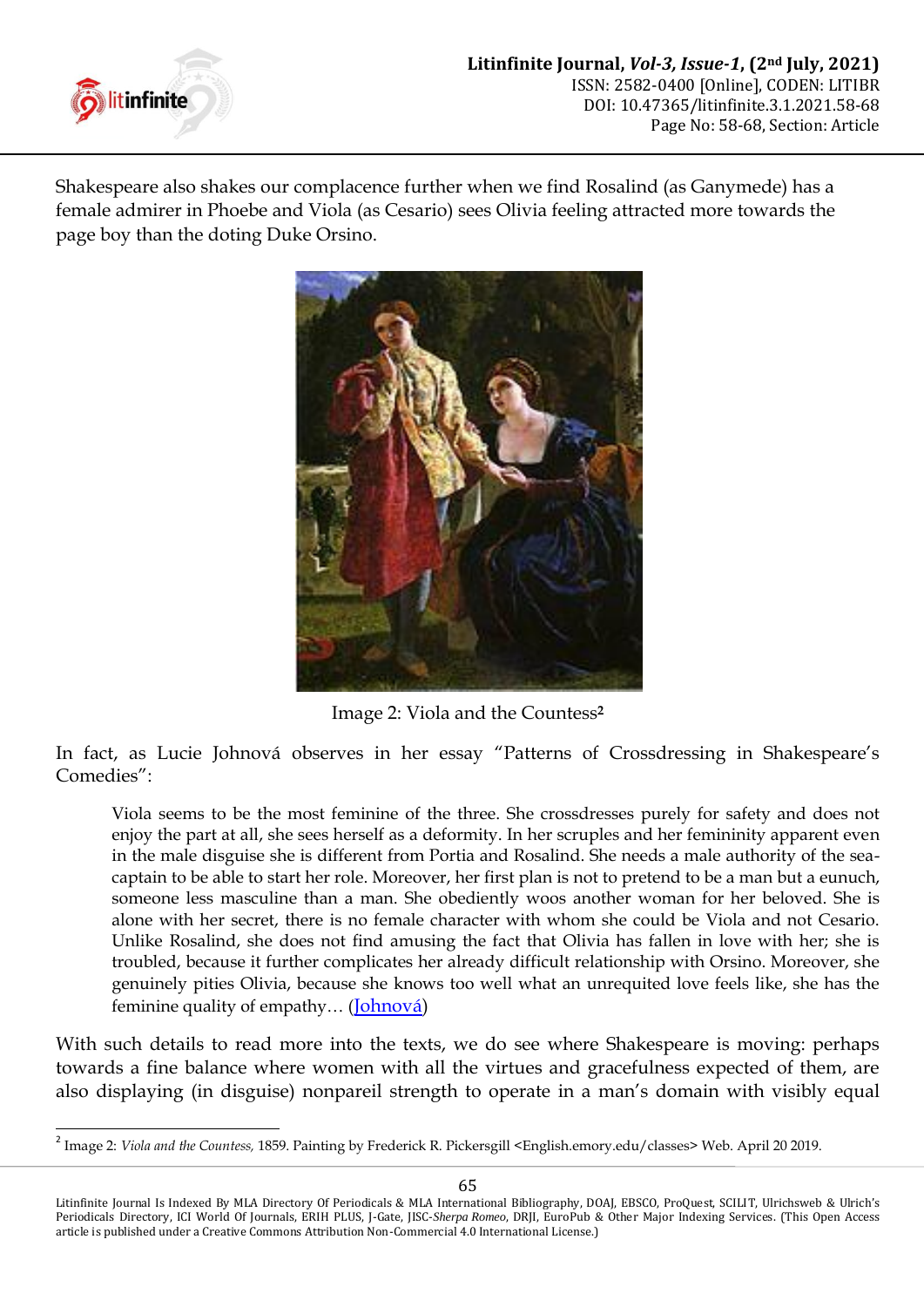

élan (and the silent trepidations in their heart only add to the dramatic effect of narrative and also keeping the audience at peace!) Shedding their womanly virtues for a few days, they successfully carry out their masculine self, displaying intelligence, wit, capability and courage. And we who are attempting a feminist reading, are left in a state of limbo thinking whether to magnify Shakespeare's subtle objective to finally bring the fictitious world back to balance, when the women go back to their selves, under their lover"s power or to perceive the bard"s use of transvestism as a subtle take on acknowledging women's potential that is equivalent to man, only physically 'different'; and that would anticipate 'equity' for the sexes in their social effectuality. So perhaps illusion of appearance works as the emancipation. Although it seems too good to be true, yet we wouldn"t mind believing it!

## **Conclusion**

Further, in the conclusion we must also remember what Miles Thompson and Imelda Whelehan believe, "as the theatre represents a space of metaphoric potential that can take advantage of the possibilities for disturbance and anarchy, so the stage provides a space for performances which include a homoerotic perspective." ([Thompson,](#page-9-7) 2001). When popular scenes get overlayered by such contemporary interpretations around crossdressing, gender reversal and fluidity, then overt homoerotic speculations are obvious sprouts which tend to make that part of the text particularly subversive.

In *Midsummer's Night's Dream*, we do observe the homoerotic potential in the Helena-Hermia 'friendship' which is like a "union in partition" ([Shakespeare,](#page-9-4) 1980). Also, when, induced by the love-juice, Hermia is reluctant to be with her lover, and instead prefers to be with Helena, it becomes all the more interesting because in the process of making the occasion jesting and playful, the love-juice makes the situation ironic, as the playwright can be claimed to be deliberately toying with the homoerotic idea running strongly despite the palpable heteronormative resolutions of the play. Even in *As You Like It*, we find instances where homoerotic subtexts are firmly established though they obviously reach no successful consequence. For instance, in *As You Like It* when Phoebe is attracted to Rosalind (dressed as Ganymede), her desire is normative because it is heterosexual, as Phoebe knows that Ganymede is a young gentleman. But the feature that Phoebe finds most attractive in Ganymede is her "complexion" which makes her a "pretty youth": "the best thing in him/ is his complexion" (3.5.112/115, 274). This desire for the feminine beauty is made all the more interesting when Rosalind/Ganymede reciprocates to Phoebe"s advances and says, "I think she means to tangle my eyes too!"(3.5.45, 273), but most probably the Elizabethan audience would pass it as an authentic role-playing in a successful comedy.

Having discussed crossdressing and its impact on sexuality within and without the text, another point, can be raised contextually nonetheless, although it is slightly beyond the purview of this essay: that is, Antonio and Bassanio's relationship. In *The Merchant of Venice*, it is always Portia who

Litinfinite Journal Is Indexed By MLA Directory Of Periodicals & MLA International Bibliography, DOAJ, EBSCO, ProQuest, SCILIT, Ulrichsweb & Ulrich's Periodicals Directory, ICI World Of Journals, ERIH PLUS, J-Gate, JISC-*Sherpa Romeo*, DRJI, EuroPub & Other Major Indexing Services. (This Open Access article is published under a Creative Commons Attribution Non-Commercial 4.0 International License.)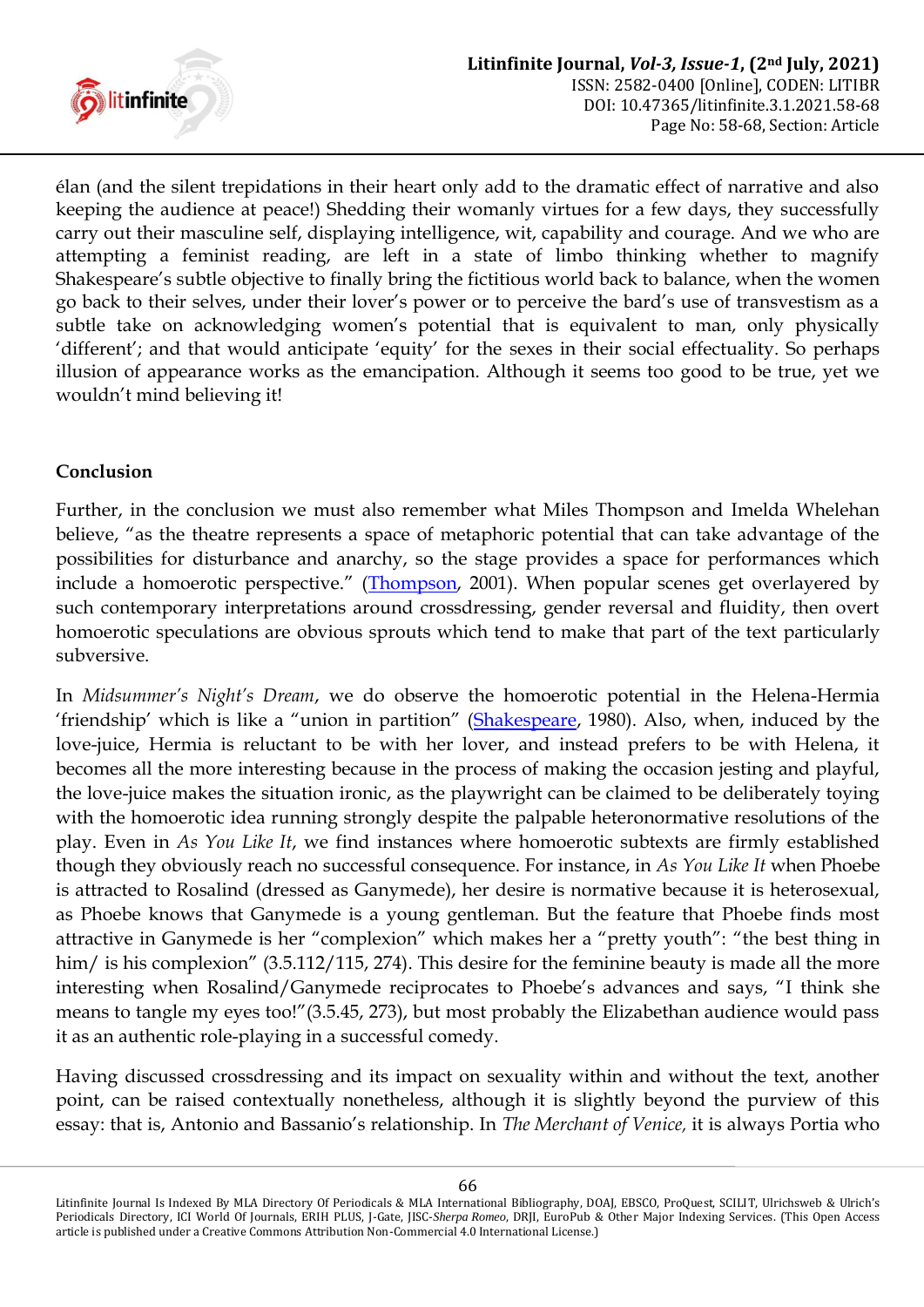

is read most often as exploring a newer possibility by her disguise, what we cannot ignore is Antonio"s very open and public declarations of fondness for Bassanio. Also, having no heterosexual romantic relationship to counteract Antonio's passionate sentiment and affection for his friend, his sexuality can be most obviously be conjectured to be homoerotic. On the other hand, as for Bassanio, although his love for Portia perceptibly makes him heterosexual, yet the possibility of his being bisexual cannot be completely ignored by contemporary scholars of Sexuality studies. Therefore, at the end, we may comfortably mark these observations as not just advanced portraitures and deeper interpretations triggered by the Renaissance conventions of crossdressing, but we are perhaps opening the vocabulary of Shakespeare's plays for more complex readings, in terms of semantics and pragmatics.

#### **References**

- <span id="page-9-3"></span>Cooper, Farah Karim. "Cross-Dressing in Twelfth Night." *playingshakespeare.org*. N.p., 2016. Web. 20 Jan. 2021 . <http://2016.playingshakespeare.org/sites/default/files/public/attachments/Cross-Dressing%20in%20Twelfth%20Night.pdf>.
- <span id="page-9-5"></span>Fortunati, Vita. "The "Female Page": Transvestism And "Ambiguity" In Elizabethan Theatre Roles." *Proceedings Of The Conference Of The Spanish Society For English Renaissance Studies*. S. G. Fernández. 1st ed. Spanish and Portuguese Society for English Renaissance Studies, 1992. 95-112. Web. 14 May 2021 . <http://www.sederi.org/yearbook/sederi-2/>.
- <span id="page-9-1"></span>Garcia, Lucas. "Gender On Shakespeare's Stage: A Brief History." *Writers Theatre*. N.p., 2018. Web. 15 Apr. 2021 . <https://www.writerstheatre.org/blog/gender-shakespeares-stage-history/>.
- <span id="page-9-0"></span>Jamieson, Lee. "Disguise In Shakespeare." *ThoughtCo*. N.p., 2019. Web. 14 Mar. 2021 . <https://www.thoughtco.com/disguise-in-shakespeare-2985303>.
- <span id="page-9-6"></span>Johnová, Lucie. "Patterns of Crossdressing in Shakespeare's Comedies". Prague: Charles University. <Microsoft Word - Pavel - komplet.doc (muni.cz)> Web. 20 April 2019.
- <span id="page-9-2"></span>Rackin, Phyllis. "Shakespeare"S Crossdressing Comedies". Cross-Dressing In Shakespeare"S Comedies – And Beyond." *Finchpark.com*. N.p., 2019. Web. 8 Feb. 2021 . <http://www.finchpark.com/ppp/crossdressing/crossdressing-handout.pdf>.
- <span id="page-9-4"></span>Shakespeare, William. *The Complete Works of William Shakespeare*. New Delhi: Oxford Edition. 1980. Print.
- Shapiro, Michael. *Gender in Play on the Shakespearean Stage*. Michigan: The University of Michigan Press. 1996. Print.
- <span id="page-9-7"></span>Thompson, Miles, and Whelehan Imelda. "Shakespeare And The Homoerotic." *Talking Shakespeare: Shakespeare Into The Millennium*. Deborah Cartnell and Michael Scott. London: Palgrave, 2001. Print.

Litinfinite Journal Is Indexed By MLA Directory Of Periodicals & MLA International Bibliography, DOAJ, EBSCO, ProQuest, SCILIT, Ulrichsweb & Ulrich's Periodicals Directory, ICI World Of Journals, ERIH PLUS, J-Gate, JISC-*Sherpa Romeo*, DRJI, EuroPub & Other Major Indexing Services. (This Open Access article is published under a Creative Commons Attribution Non-Commercial 4.0 International License.)